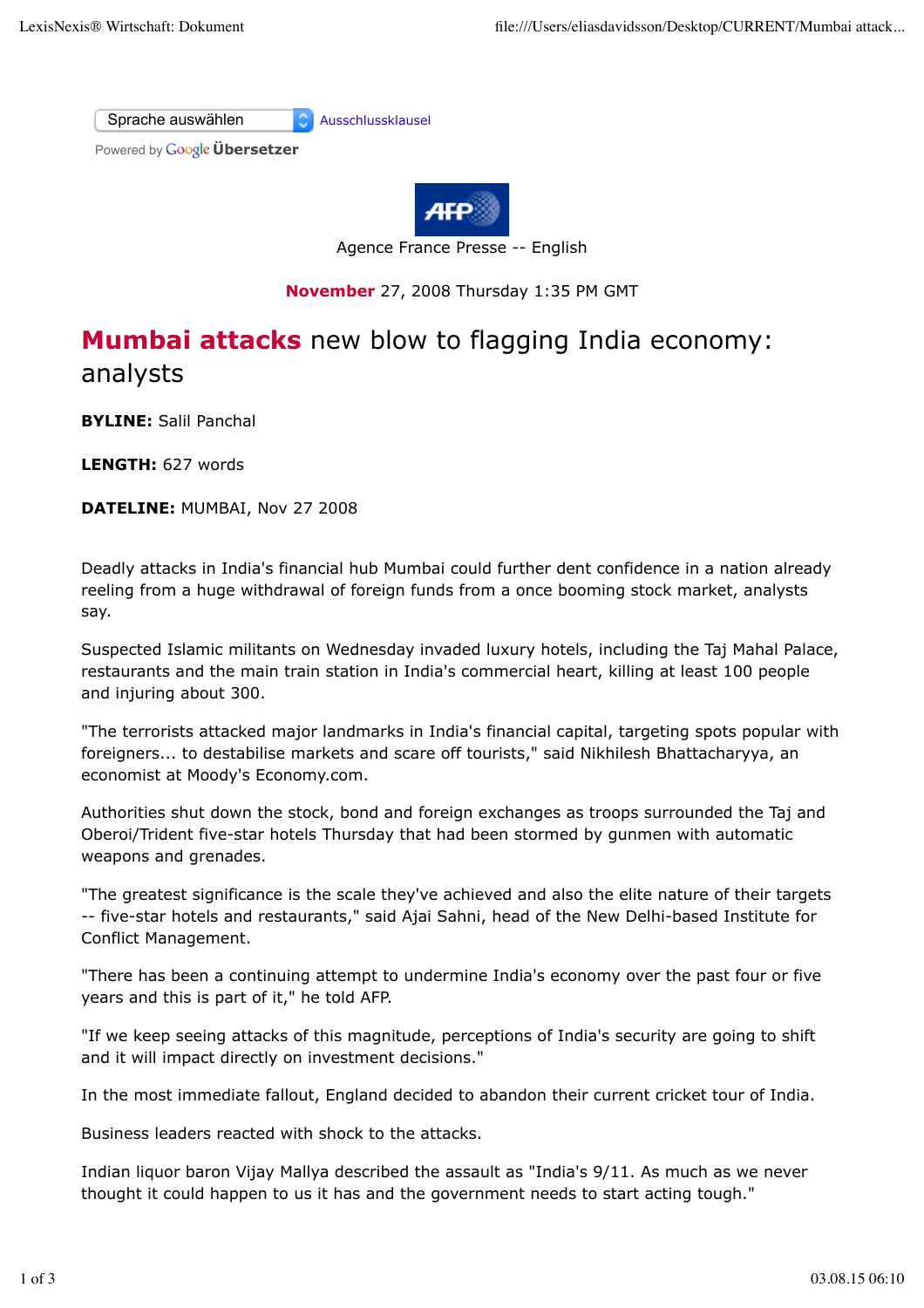The attack is "an unambiguous attack on the Indian economy and all its participants," said Rajeev Chandrasekhar, head of the Federation of Indian Chambers of Commerce and Industry.

A previously unknown group calling itself the "Deccan Mujahedeen" claimed responsibility for the attacks.

However, Prime Minister Manmohan Singh said the group which staged the assaults was "based outside the country," a veiled reference to Pakistan and possibly Bangladesh.

"It's clear the attacks were carried out with a much wider global anti-Western agenda," said Amit Chanda, head of the Indian Subcontinent practice of Risk Advisory.

"This (attack) is a statement about India's relationship with the UK and the US as we can see from the deliberate selection of foreign hostages involved in this situation," Chanda said.

Witnesses said the gunmen had specifically looked for US and British citizens to take hostage.

The city of 18 million people has bounced back after other big strikes, most recently after bomb blasts targeting railway commuters in 2006 killed 186 people and injured nearly 800, Moody's Bhattacharyya noted.

But analysts said this attack was aimed at scaring away foreign investors and tourists in one of Asia's fastest-growing economies.

The timing of the attack was "unfortunate" with Indian banks facing a major outflow of funds due to the global financial crisis, the central bank struggling to defend a currency at record lows and the economy slowing, Bhattacharyya said.

Mumbai is one of the world's top 10 commercial centres and accounts for 25 percent of the industrial output, 40 percent of maritime trade and 70 percent of capital transactions in the economy.

"It's a major attack on the financial heart of the nation and tourism -- clearly designed to have maximum impact," said a Singapore foreign investment banker who was not authorised to speak to the press.

"These images being flashed around the world are not going to be helpful, the effect on investor sentiment and tourism will be pronounced," said another banker whose investment house had asked him not to comment publicly.

bur-pmc/adm

**LOAD-DATE:** November 28, 2008

**LANGUAGE:** ENGLISH

**PUBLICATION-TYPE:** Newswire

Copyright 2008 Agence France Presse All Rights Reserved